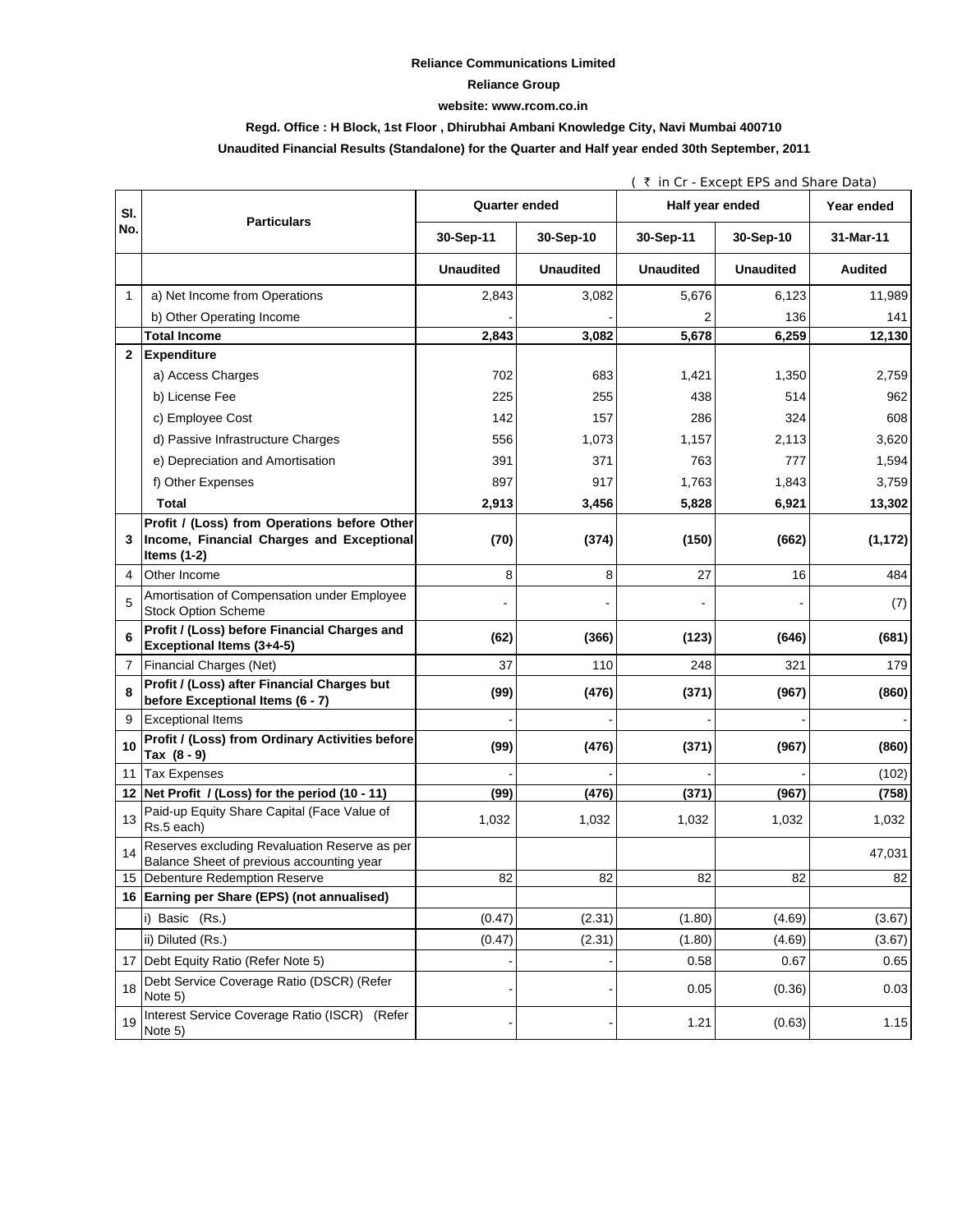( ` In Cr - Except EPS and Share Data)

| SI. | <b>Particulars</b>                                                                                | <b>Quarter ended</b> |                  | Half year ended  |                  | Year ended     |
|-----|---------------------------------------------------------------------------------------------------|----------------------|------------------|------------------|------------------|----------------|
| No. |                                                                                                   | 30-Sep-11            | 30-Sep-10        | 30-Sep-11        | 30-Sep-10        | 31-Mar-11      |
|     |                                                                                                   | <b>Unaudited</b>     | <b>Unaudited</b> | <b>Unaudited</b> | <b>Unaudited</b> | <b>Audited</b> |
|     | 20 Public Shareholding                                                                            |                      |                  |                  |                  |                |
|     | Number of Shares                                                                                  | 663,318,324          | 666,296,821      | 663,318,324      | 666,296,821      | 663,296,821    |
|     | Percentage of Shareholding                                                                        | 32.14%               | 32.28%           | 32.14%           | 32.28%           | 32.14%         |
| 21  | Promoters and Promoter Group Shareholding                                                         |                      |                  |                  |                  |                |
|     | a) Pledged / Encumbered                                                                           |                      |                  |                  |                  |                |
|     | Number of Shares                                                                                  | Nil                  | Nil              | Nil              | Nil              | Nil            |
|     | - Percentage of Shares (as a % of the total<br>shareholding of promoters and Promoter Group)      | N.A                  | <b>NA</b>        | N.A              | N.A              | <b>NA</b>      |
|     | - Percentage of Shares (as a % of the total<br>share capital of the company)<br>b) Non-encumbered | N.A                  | <b>NA</b>        | N.A              | N.A              | NA             |
|     | Number of Shares                                                                                  | 1,400,708,557        | 139,77,30,060    | 1,400,708,557    | 139,77,30,060    | 1,400,730,060  |
|     | - Percentage of Shares (as a % of the total                                                       |                      |                  |                  |                  |                |
|     | shareholding of promoters and Promoter Group)                                                     | 100.00%              | 100.00%          | 100.00%          | 100.00%          | 100.00%        |
|     | - Percentage of Shares (as a % of the total<br>share capital of the company)                      | 67.86%               | 67.72%           | 67.86%           | 67.72%           | 67.86%         |
|     | Segment wise Revenue, Results and Capital Employed                                                |                      |                  |                  |                  |                |
| 22  | <b>Segment Revenue</b>                                                                            |                      |                  |                  |                  |                |
|     | a) Wireless                                                                                       | 2,341                | 2,655            | 4,688            | 5,395            | 10,231         |
|     | b) GEBU                                                                                           | 1,302                | 1,269            | 2,560            | 2,514            | 5,480          |
|     | c) Others / Unallocated                                                                           | 8                    | 12               | 27               | 44               | 284            |
|     | Total                                                                                             | 3,651                | 3,936            | 7,275            | 7,953            | 15,995         |
|     | Less: Inter segment revenue                                                                       | 800                  | 846              | 1,570            | 1,678            | 3,381          |
|     | <b>Net Income from Operations</b>                                                                 | 2,851                | 3,090            | 5,705            | 6,275            | 12,614         |
|     |                                                                                                   |                      |                  |                  |                  |                |
|     | 23 Segment Results<br>Profit / (Loss) before Tax and Financial Charges                            |                      |                  |                  |                  |                |
|     | from each segment<br>a) Wireless                                                                  | 7                    | (85)             | (20)             | (143)            | 27             |
|     |                                                                                                   |                      |                  |                  |                  |                |
|     | b) GEBU                                                                                           | 111                  | (55)             | 237              | (122)            | (222)          |
|     | c) Others / Unallocated                                                                           | (180)                | (226)            | (340)            | (381)            | (493)          |
|     | Total                                                                                             | (62)                 | (366)            | (123)            | (646)            | (688)          |
|     |                                                                                                   |                      |                  |                  |                  |                |
|     | Less: Financial Charges (Net)                                                                     | 37                   | 110              | 248              | 321              | 179            |
|     | Less: Exceptional Items                                                                           |                      |                  |                  |                  |                |
|     | Less: Amortisation of Compensation under<br><b>Employee Stock Option Scheme</b>                   |                      |                  |                  |                  | (7)            |
|     | Total Profit / (Loss) before Tax                                                                  | (99)                 | (476)            | (371)            | (967)            | (860)          |
|     | 24 Capital Employed                                                                               |                      |                  |                  |                  |                |
|     | (Segment assets - Segment liabilities)                                                            |                      |                  |                  |                  |                |
|     | a) Wireless                                                                                       | 30,384               | 32,771           | 30,384           | 32,771           | 33,572         |
|     | b) GEBU                                                                                           | 3,251                | 3,857            | 3,251            | 3,857            | 2,992          |
|     | c) Others / Unallocated                                                                           | 40,646               | 44,682           | 40,646           | 44,682           | 43,033         |
|     | <b>Total</b>                                                                                      | 74,281               | 81,310           | 74,281           | 81,310           | 79,597         |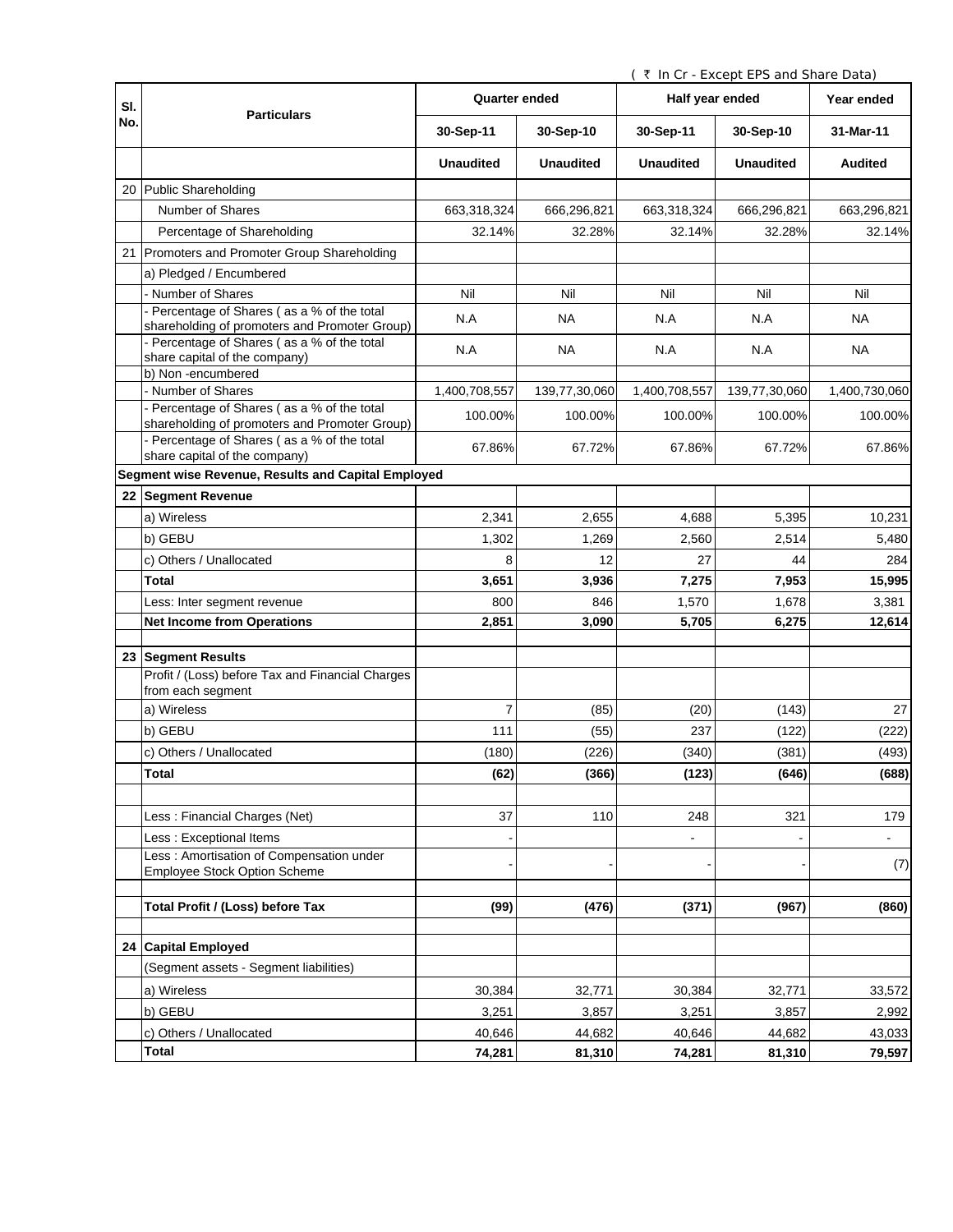|  | 25 Statement of Assets and Liabilities          |                  |                  |  |  |
|--|-------------------------------------------------|------------------|------------------|--|--|
|  | <b>Particulars</b>                              | 30-Sep-11        | 30-Sep-10        |  |  |
|  |                                                 | <b>Unaudited</b> | <b>Unaudited</b> |  |  |
|  |                                                 |                  |                  |  |  |
|  |                                                 |                  |                  |  |  |
|  | <b>Shareholder's Funds</b>                      |                  |                  |  |  |
|  | (a) Capital                                     | 1,032            | 1,032            |  |  |
|  | (b) Reserves and Surplus                        | 45,972           | 47,755           |  |  |
|  |                                                 |                  |                  |  |  |
|  | <b>Loan Funds</b>                               | 27,277           | 32,523           |  |  |
|  |                                                 |                  |                  |  |  |
|  | <b>TOTAL</b>                                    | 74,281           | 81,310           |  |  |
|  |                                                 |                  |                  |  |  |
|  | <b>Fixed Assets</b>                             | 37,884           | 38,512           |  |  |
|  |                                                 |                  |                  |  |  |
|  | Investments                                     | 31,887           | 35,098           |  |  |
|  |                                                 |                  |                  |  |  |
|  | <b>Current Assets, Loans and Advances</b>       |                  |                  |  |  |
|  | (a) Inventories                                 | 322              | 283              |  |  |
|  | (b) Sundry Debtors                              | 2,347            | 1,724            |  |  |
|  | (c) Cash and Bank balances                      | 800              | 202              |  |  |
|  | (d) Other Current Assets                        | 2,644            | 2,275            |  |  |
|  | (e) Loans & Advances                            | 9,834            | 13,378           |  |  |
|  |                                                 | 15,947           | 17,862           |  |  |
|  | <b>Less: Current Liabilities and Provisions</b> |                  |                  |  |  |
|  | (a) Liabilities                                 | 8,636            | 6,819            |  |  |
|  | (b) Provisions                                  | 2,801            | 3,343            |  |  |
|  |                                                 | 11,437           | 10,162           |  |  |
|  | <b>Net Current Assets</b>                       | 4,510            | 7,700            |  |  |
|  |                                                 |                  |                  |  |  |
|  | <b>TOTAL</b>                                    | 74,281           | 81,310           |  |  |